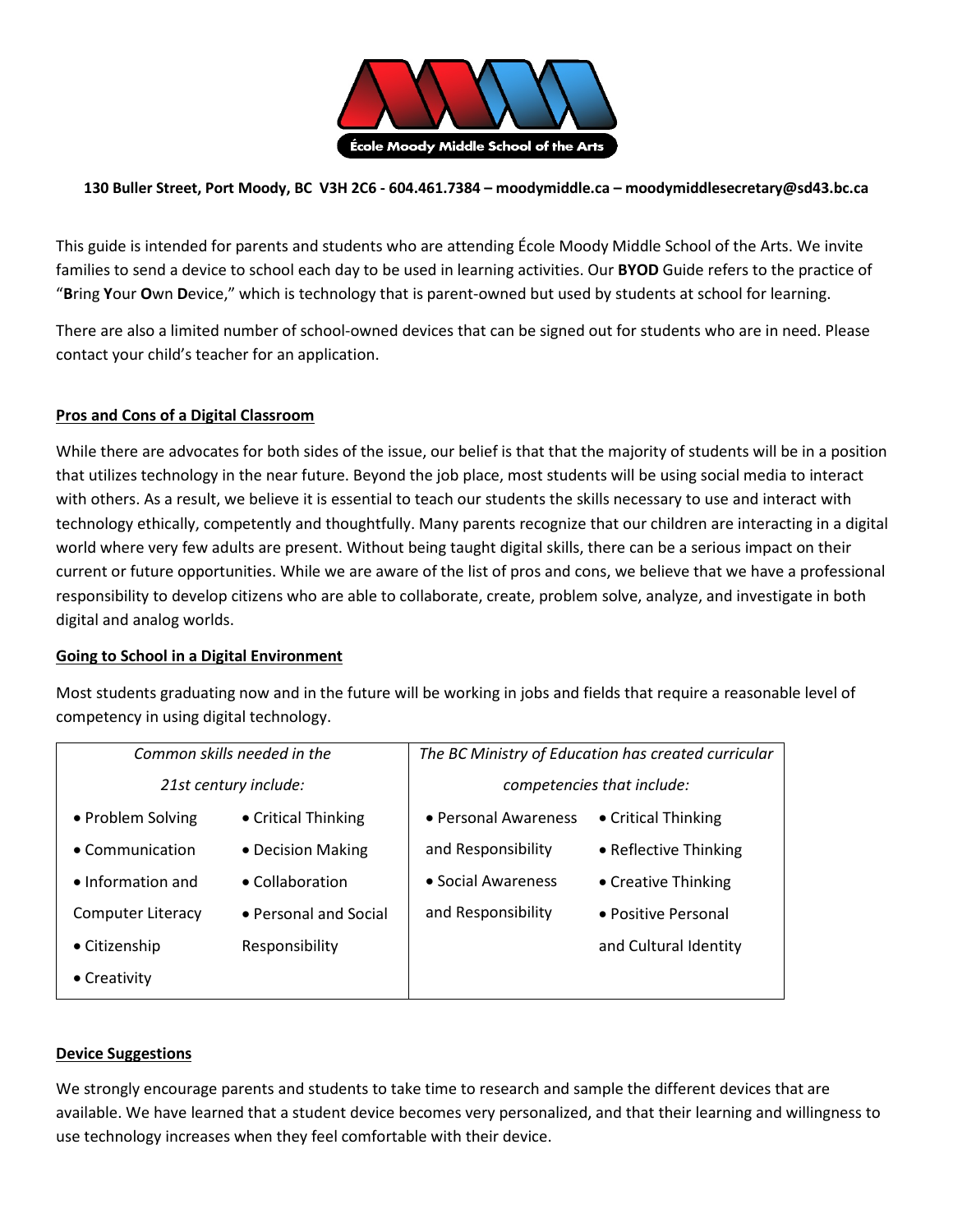A laptop is our recommended device. A keyboard is very effective when writing and producing documents. Devices with USB ports are valuable for data transfer and printing. A light, small computer fits best on the student desk, and fits easily in student lockers.

Please review the device recommendations below.

## **Device Recommendations (2019):**

| <b>THE BASICS</b>                                                           | <b>OTHER OPTIONAL FEATURES</b>                          |  |  |
|-----------------------------------------------------------------------------|---------------------------------------------------------|--|--|
| Keyboard                                                                    | Touchscreen is nice, not required                       |  |  |
| Minimum 10" screen (iPad sized or bigger)                                   | Good: Passive touch screen                              |  |  |
| A camera for photos and video                                               | Better: Active touch screen                             |  |  |
| The ability to connect to the internet                                      | Ruggedized (with or without a protective<br>case)       |  |  |
| <b>Recommend a Windows 10 device (unless</b>                                | Compact size<br>٠                                       |  |  |
| alternative is already owned)                                               | 6-hour battery life<br>$\bullet$                        |  |  |
|                                                                             | Optional: An extra charge cord - one stays<br>$\bullet$ |  |  |
|                                                                             | plugged in at home, one for the student's               |  |  |
|                                                                             | backpack                                                |  |  |
| <b>MORE SPECIFICS</b>                                                       |                                                         |  |  |
| <b>Processor:</b>                                                           |                                                         |  |  |
| Acceptable: Intel Pentium Silver class or better                            |                                                         |  |  |
| Better: Intel i3 class or better                                            |                                                         |  |  |
| <b>RAM</b>                                                                  |                                                         |  |  |
| Acceptable: 4GB                                                             |                                                         |  |  |
| Better: 8GB                                                                 |                                                         |  |  |
| <b>Storage</b>                                                              |                                                         |  |  |
| Recommend Solid State Drive (SSD or eMMC, not HDD) – more robust and faster |                                                         |  |  |
| Acceptable: 64GB                                                            |                                                         |  |  |
| Better: 128GB                                                               |                                                         |  |  |
|                                                                             |                                                         |  |  |

Know there are good \$500 options available. Don't anticipate more than 4-5 years use.

# **\* You do not need to purchase Microsoft Office (see below)**

Students may also bring other types of devices such as tablets (iPad or Android Nexus, for example). These device types may have strengths or challenges within the school setting, but have some basic capabilities including wireless connection, sending/retrieving data, and taking photos/video.

### **Recommended Apps, Websites & Programs**

At the middle school level, there are very few required apps/programs on student devices. Generally, a student will need:

- word processing capability (such as Microsoft Word or Apple Pages), and
- access to the internet (multiple browsers are recommended, such as [Chrome,](https://www.google.com/chrome/browser/desktop/index.html) [Internet Explorer,](https://www.microsoft.com/en-ca/download/internet-explorer.aspx) [Safari,](https://support.apple.com/downloads/safari) [Firefox,](https://www.mozilla.org/en-US/firefox/) [Microsoft Edge\)](https://www.microsoft.com/en-ca/windows/microsoft-edge).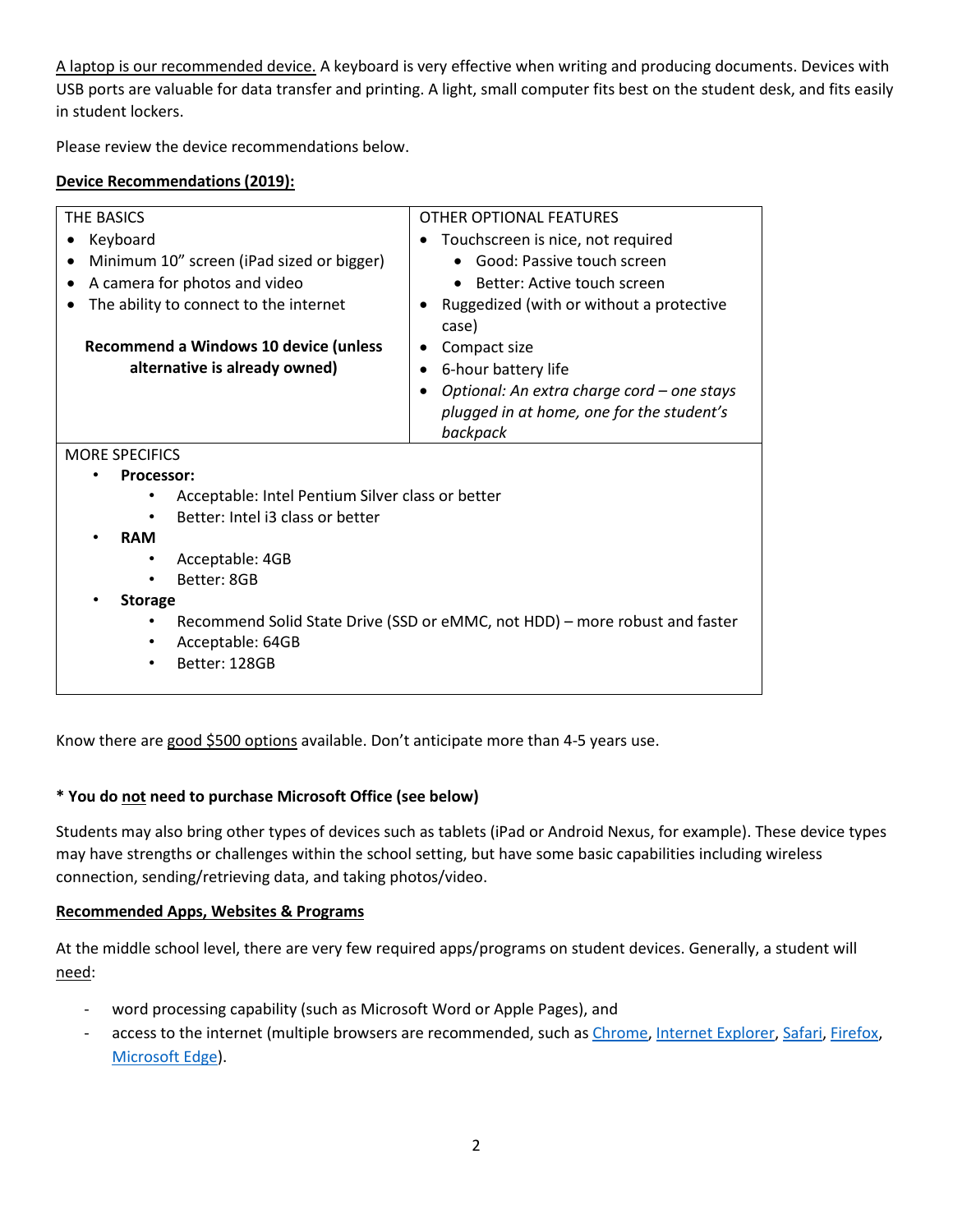Please note that Office 365 is provided to each SD43 student FREE of charge. It is a web-based (internet-dependent) suite of tools that includes Microsoft Word, Excel, PowerPoint, OneNote, Sway, and more. This free account enables a FREE installation of the Microsoft Office suite on your device.

Teachers will not ask students to download apps or programs without parental permission. Some examples of apps/websites/programs that have been used in classrooms successfully include [Adobe Reader,](https://get.adobe.com/reader/) [Kahoot,](https://kahoot.com/what-is-kahoot/) [Quizlet,](https://quizlet.com/) [Prezi,](https://prezi.com/) [Notability,](http://gingerlabs.com/) [Deck,](http://www.deck.in/) [Educreations,](https://www.educreations.com/) [Explain Everything,](https://explaineverything.com/) [iMovie,](https://www.apple.com/ca/imovie/) [Padlet,](https://padlet.com/) and [WeVideo.](https://www.wevideo.com/)

# **Digital Citizenship & On-line Safety**

All students must abide by the District-Wide Network and Internet Use Expectations. Accessing the district network is a privilege that will be revoked if students do not abide by the Code of Conduct.

View the SD43 Digital Rights and Responsibilities: <https://www.sd43.bc.ca/Resources/DigitalCitizenship/Pages/RightsResponsibilites.aspx>

With parents, teachers and school staff are in a position to guide students to use technology and the internet responsibly and effectively. Some of our goals are to assist and teach students to:

- 1. *Create a Positive Digital Footprint*
- 2. *Build Positive Working Relationships*
- 3. *Ask Before Posting, Photographing or Recording*
- 4. *Limit What You Say About Yourself*
- 5. *Use Technology to Create and Share Work*
- 6. *Stay Organized*
- 7. *Always Cite Sources*
- 8. *Report Inappropriate Use of Technology*

*Anyone trying to intimidate, harass, or bully others on-line may be charged through the Criminal Code (Section 264). Furthermore, it is also illegal to distribute obscene matter (Section 163), post images of anyone under 18 years engaging in sexual acts or depicting sexual organs (Section 163.1), injuring the reputation of others by exposing them to ridicule,*  hatred, or contempt (Section 298), or sending false messages intended to injure or alarm someone (Section 372). *Report these types of situations to the police or school staff immediately. To report to the School Administration, email:* [086-administration@sd43.bc.ca](mailto:086-administration@sd43.bc.ca)

# **Security Tips**

• Physically lock your device in your locker or another secure area when you are not using it

- Use a keylock/password on your device
- Do not leave your device somewhere then walk away
- Protect your device with a case
- Make sure that your device is labeled/engraved with your name or engraved
- Download a tracking app such as "Find my iPad"

### **Disclaimer**

Devices are the student's and family's responsibility. There is a possibility of damage when devices are dropped or not stored properly. The school cannot take responsibility for damaged devices.